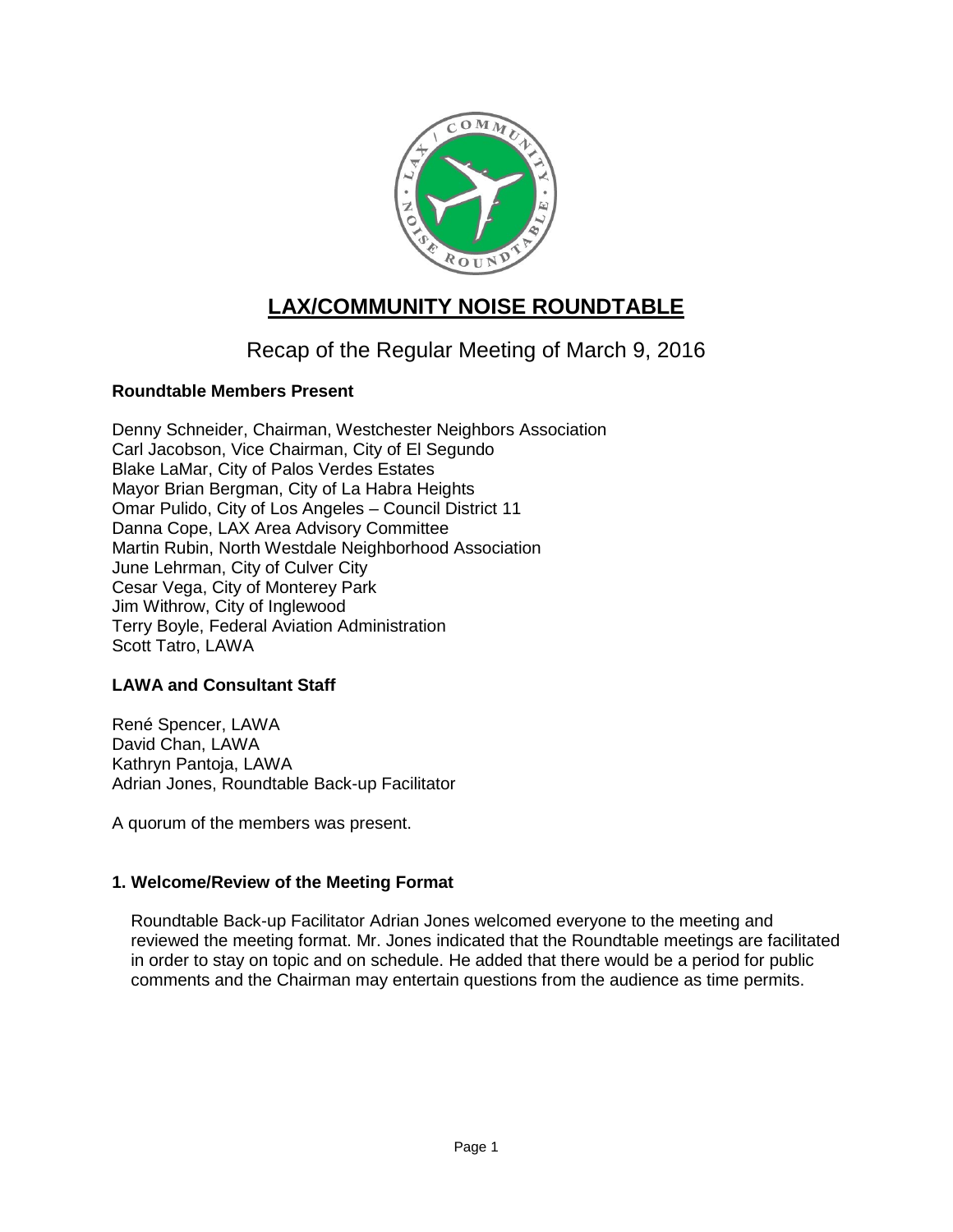#### **2. Call to order**

Roundtable Chairman Denny Schneider called the meeting to order at 7:03 pm PST in the Samuel Greenberg Boardroom at LAX.

#### **3. Comments from the Public**

Chairman Schneider opened the public comment period.

A resident of Santa Monica Canyon told the Roundtable that he was concerned about the perceived increase in noise generated by aircraft on approach to LAX from the north along the coastline. He hadn't noticed aircraft noise until recently although aircraft have flown by that area for years. He asked if something had changed in the approach procedures as he noticed a change in noise levels beginning last fall. He was aware of LAWA's plans to study north downwind arrival noise, but noted annual-average levels is not the correct way to analyze the noise from single-event noise "outliers". He explained that some arriving aircraft are not as loud as others and that the noisier operations seem to come in a series of six or seven. He concluded that noise from arriving aircraft is particularly bad in the morning.

LAWA representative Scott Tatro thanked the speaker for his comments and noted that LAWA staff would be providing a quick update on the downwind arrival noise study later in the meeting.

There were no additional public comments, so Chairman Schneider closed the public comment period.

#### **4. Briefing on UC Davis Noise Symposium**

Member Murray gave a brief presentation to the Roundtable regarding the recent U.C. Davis Aviation Noise and Air Quality Symposium held in Palm Springs, California. Mr. Murray said the conference was well attended and that the 30 sessions spanning three days were very interesting. Conference highlights included a keynote on electric aircraft by Erik Lindbergh, grandson of Charles Lindbergh, sessions on performance-based navigation (PBN) at Portland International Airport (PDX) and Phoenix Sky Harbor Airport (PHX), a presentation by Mr. Murray on net noise changes at John Wayne Airport attributed to implementation of PBN procedures, a Delta presentation on methods used to reduce noise and Delta's environmental/sustainability policy, and a Dallas Fort Worth (DFW) presentation about airport carbon accreditation.

Several members engaged in a brief discussion regarding information shared by Mr. Murray from the conference, noting that concerns expressed by communities in the vicinity of PHX are consistent with those expressed in the L.A. area about potential changes in noise related to the Southern California Metroplex project. Member Murray noted that the PHX presentation was focused primarily on lessons learned and the importance of a well-thought-out public involvement strategy.

The presentation regarding the UC Davis Noise Symposium can be found on the Roundtable webpage at [http://www.lawa.org/LAXNoiseRoundTable.aspx.](http://www.lawa.org/LAXNoiseRoundTable.aspx)

## **5. FAA's Proposed Stage 5 Aircraft Noise Standard**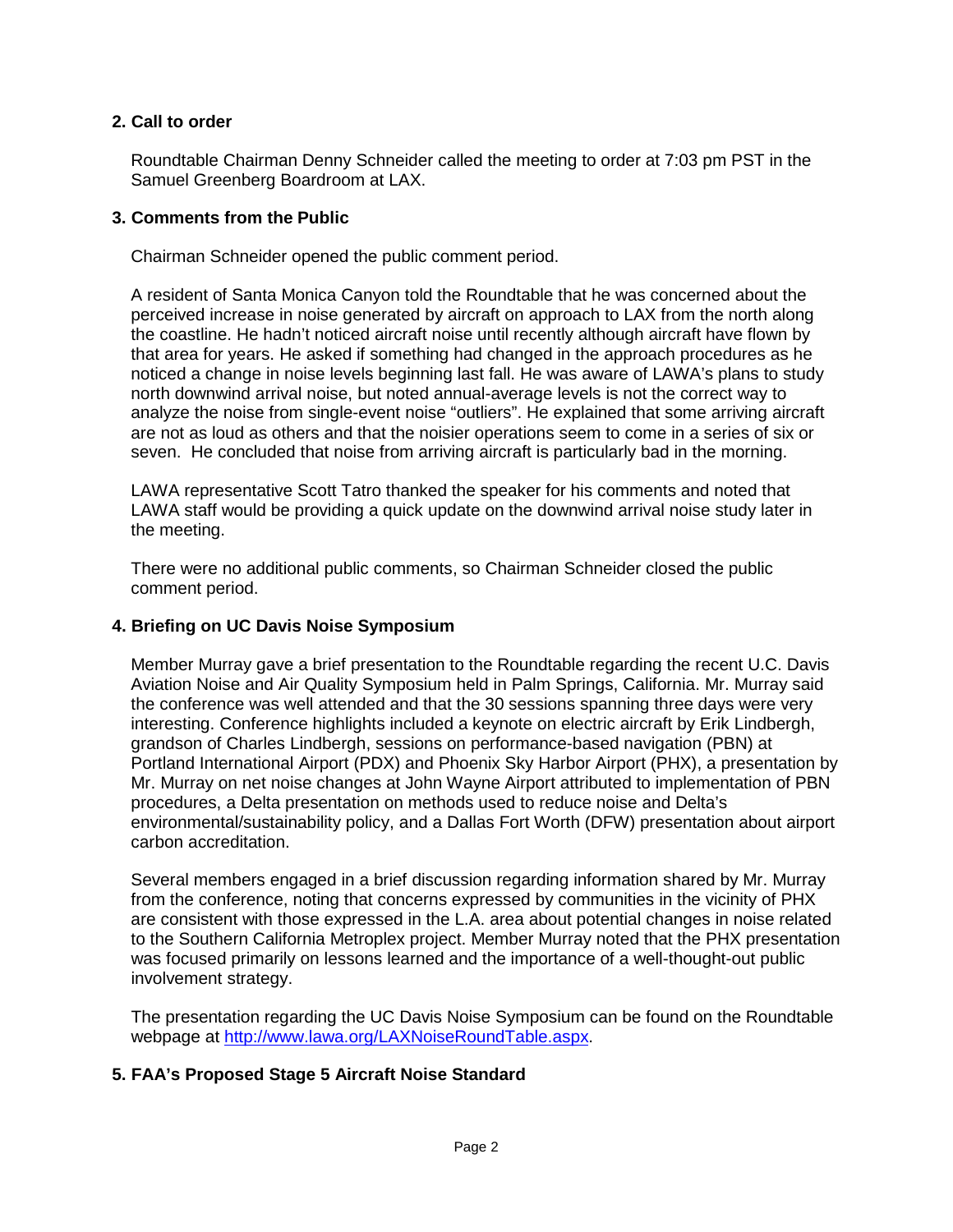Mr. Jones gave a presentation regarding the FAA's January 14, 2016 Notice of Proposed Rulemaking (NPRM) that would establish a Stage 5 noise standard for aircraft operating in the United States. The new noise standard would be cumulatively 17 decibels (dB) lower than the Stage 3 noise standard and 7 dB lower than the existing Stage 4 noise standard. If the new standard is adopted, aircraft noise standards in the U.S. would be consistent with the International Civil Aviation Organization's (ICAO) Chapter 14 noise standard which has been in effect since July 2014.

Per the NPRM, the Stage 5 noise standard would be effective on December 31, 2017 for new large subsonic jet aircraft with a maximum takeoff weight of 121,254 pounds or greater and on December 31, 2020 for regional jets and turboprop aircraft weighing less than 121,254 pounds. The NPRM does not include a proposed phase out schedule for Stage 3 or Stage 4 aircraft. Unrelated legislation introduced in December 2015 (H.R. 4171) would require a gradual phase out of Stage 3 aircraft by 2037 if it passes.

The proposed Stage 5 aircraft noise standard would raise the bar for aircraft noise reduction in the U.S. and synchronize U.S. aircraft noise standards with those of ICAO.

Mr. Jones suggested that if the Roundtable members agree, they could send a letter to the FAA supporting the adoption of the proposed Stage 5 noise standard and recommend that the final rulemaking include a Stage 3 aircraft phase-out schedule.

Roundtable members asked why the year 2037 was proposed as the Stage 3 aircraft phase out date in the Silent Skies Act and whether airlines would still be operating Stage 3 aircraft by that time, given most if not all of the Stage 3 aircraft would be retired from service before 2037. Mr. Jones indicated that he did not know why H.R. 4171 included a Stage 3 aircraft phase-out date of 2037, but noted that an earlier version of the bill failed during the last session of Congress. Airlines hold on to aircraft for a long time for business reasons, he said, but agreed that many Stage 3 aircraft will probably be retired by 2037.

After Roundtable discussion on this presentation, Chairman Schneider made a motion to send a letter to the FAA supporting the Stage 5 aircraft noise standard and recommending that the final rule include a phase-out schedule for Stage 3 aircraft. Roundtable Member Ghiya seconded the motion, which was approved unanimously.

The presentation on the FAA's Proposal of a Stage 5 Aircraft Noise Standard can be found on the Roundtable webpage at [http://www.lawa.org/LAXNoiseRoundTable.aspx.](http://www.lawa.org/LAXNoiseRoundTable.aspx)

#### **6. Work Program A12 – Status Update on A320 Outreach Efforts**

Mr. Jones gave a progress report on Work Program A12 with reference to recommending airlines to install vortex generators on their A320 series aircraft to eliminate a particular noise problem associated with this aircraft series. He reminded the Roundtable members that researchers in Europe identified a high-pitched noise generated by the A320 as the aircraft descends for landing, caused by air flowing across open cavities under the wing. The noise, which can be heard several miles from the runway before the deployment of landing gear, can be mitigated with a small metal device (the vortex generator) that is placed in front of the open cavities. The vortex generator reduces approach noise by 2 to 6 dB. Airbus has been installing vortex generators on newly manufactured A320 aircraft since March 2014 and certain airlines (e.g., Lufthansa and Air France) are retrofitting their existing A320 aircraft that operate in Europe.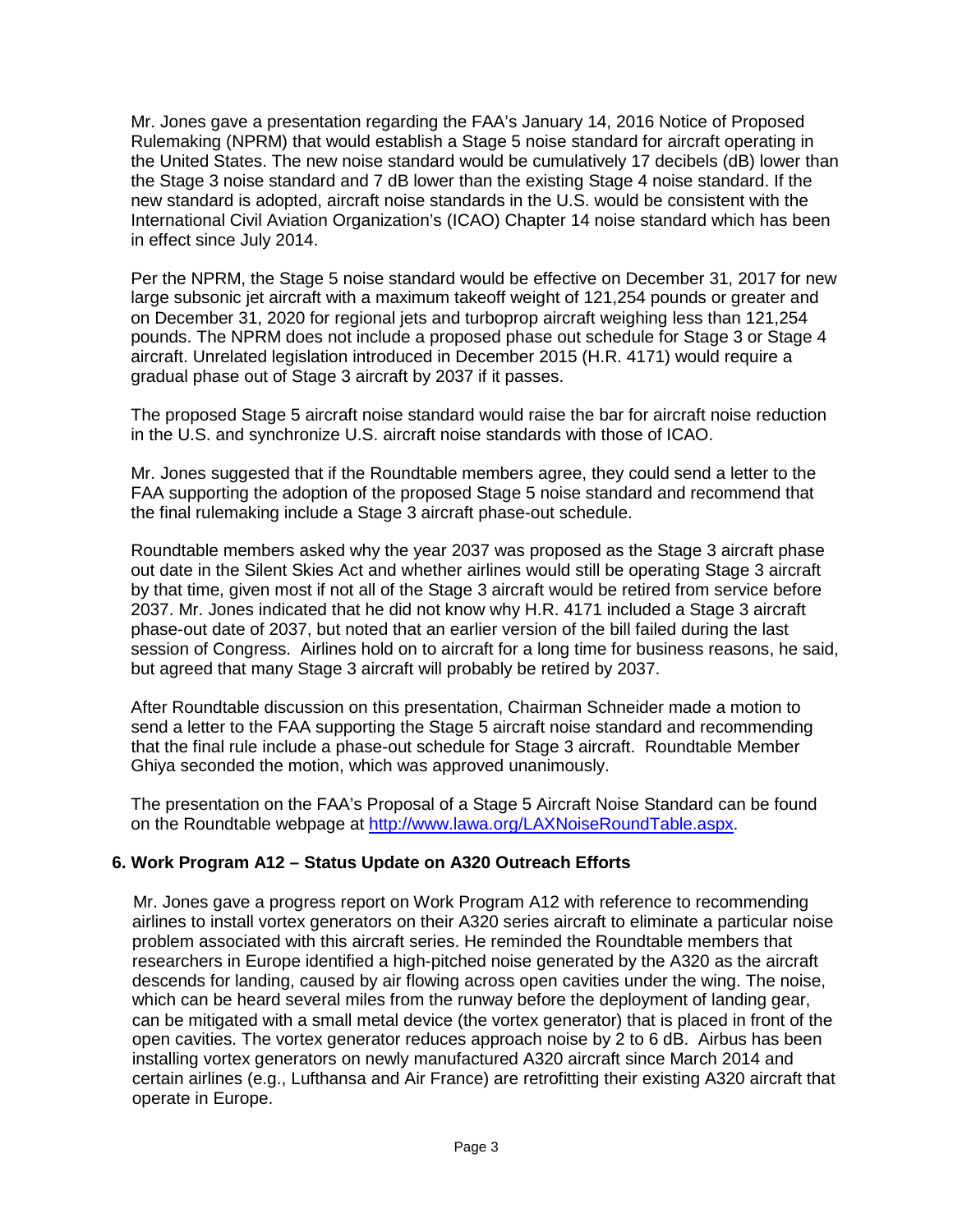LAWA has tasked ESA with providing research assistance for this Work Program Item and has asked ESA to determine the feasibility and effectiveness of several A320 Vortex Generator Retrofit Strategies. Mr. Jones' update focused on four potential strategies:

- Obtaining Congressional funding support;
- Offering reduced landing fees;
- Partnering with an airline willing to serve in a champion role; and
- Partnering with another airport and focusing on one or two airlines.

ESA's research suggests that neither obtaining Congressional funding support nor offering reduced landing fees to airlines is likely to be a feasible/successful strategy. Both strategies could be costly to implement/administer and could be challenged as being discriminatory. The option of partnering with one or more airlines to establish a voluntary vortex generator retrofit program could be a cost-effective and feasible strategy, as would partnering with other airports and/or noise forums on this issue, which would allow LAWA to determine if broader support for this initiative exists.

A member asked why offering reduced landing fees to an airline that voluntarily retrofits its aircraft with vortex generators would be considered discriminatory. LAWA stated that FAA feedback suggests that such a program would likely be challenged by the FAA and airlines because the A320 aircraft already comply with all applicable federal noise certification requirements. There is no justification for providing financial incentives to one type of aircraft when it meets the same requirements as all of the other aircraft.

This work item will continue with updates at future Roundtable meetings.

The presentation on the A320 Vortex Generator can be found on the Roundtable webpage at [http://www.lawa.org/LAXNoiseRoundTable.aspx.](http://www.lawa.org/LAXNoiseRoundTable.aspx)

#### **7. Consideration of a Special Meeting for LAX North Arrival Analysis**

LAWA staff member David Chan stated that LAWA has selected an independent noise consultant to perform a comprehensive analysis of the LAX north downwind arrivals to determine what changes, if any, have occurred with regard to flight paths, altitudes, flight procedures and other elements that may cause residents to notice an increase in flight activity and noise in areas along the north downwind arrival route. The results from this study are expected to be available in June 2016 and LAWA proposed a special meeting of the Roundtable on June 8, 2016 to share the findings with members of the Roundtable and the public.

Members asked LAWA to provide additional information regarding the north downwind arrival study and LAWA staff member Kathryn Pantoja provided details on the scope of the study. Ms. Pantoja stated that Steve Alverson of ESA helped develop the scope of work for the study which is being conducted by HMMH and noted that:

- The study area includes Pacific Palisades, Malibu, Santa Monica, Mar Vista, Culver City, and other communities
- The study is comparing flight track data from 2010 to 2015 to determine any changes in flight paths and altitudes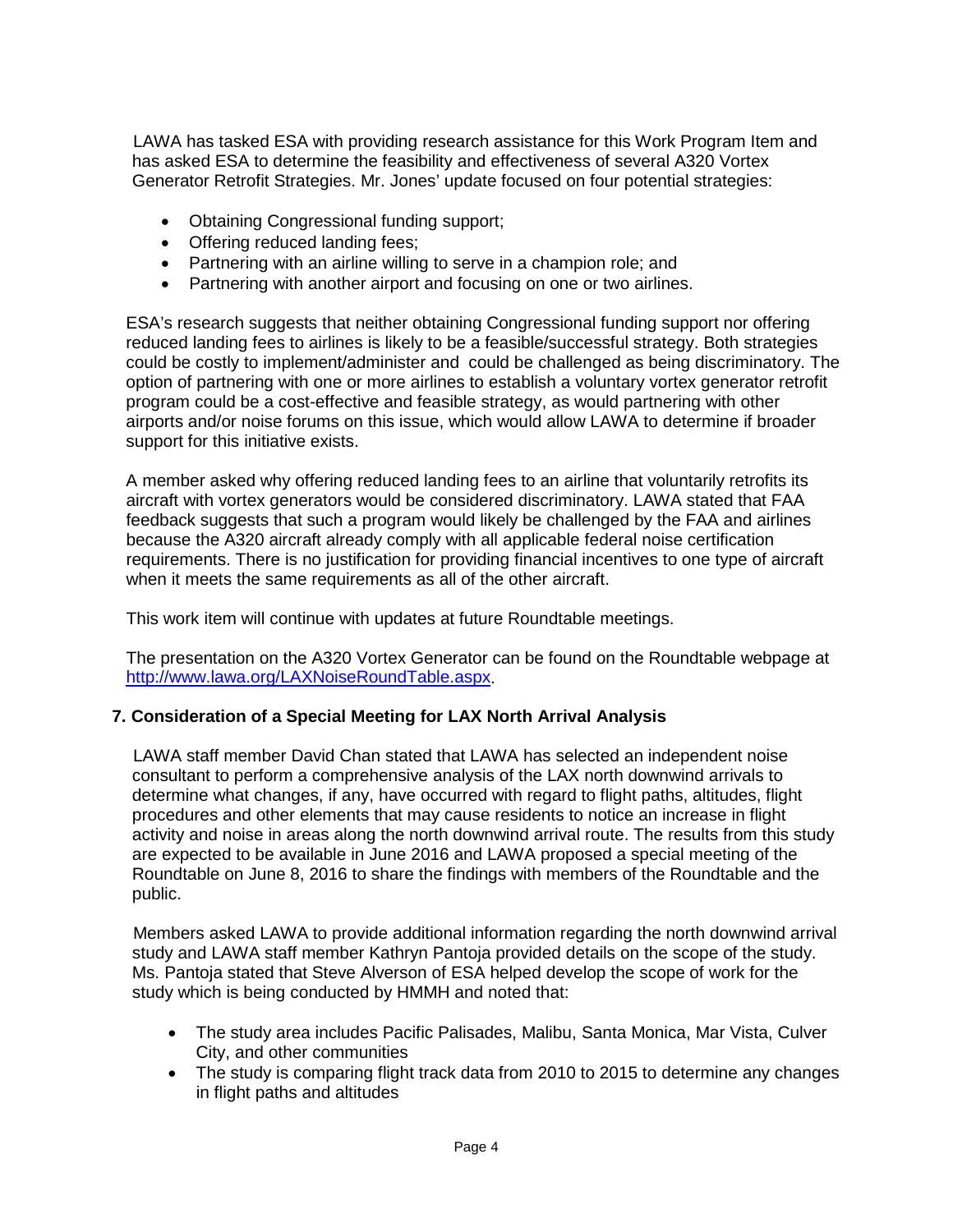- The study is looking at modeled single-event noise levels, cumulative noise levels, and slant-range distance at key locations
- HMMH will be evaluating monthly and hourly variations in traffic volumes and noise levels and will be developing flight track density plots
- HMMH will review historical published arrival procedures to identify changes, if any
- HMMH will need sufficient time to conduct the study and will not have results until late May at the earliest

Member Murray inquired about various aspects of the scope of the HMMH study including the study area, specific noise model used for noise calculations, use of radar flight track data, meteorological data, and N60 metric for the study. Ms. Pantoja noted that HMMH will be using proprietary software (Real Contours) to perform the noise calculations and noted that every single aircraft flight track will be considered in the noise calculations. She stated that HMMH will be calculating sound exposure level (SEL) and community noise equivalent level (CNEL) values, but will not be using the N60 noise metric in the study or adding real weather data into the noise model. She offered to speak with Member Murray after the meeting about other aspects of the north downwind arrival study.

After this discussion, Member Cope made a motion to convene a special meeting of the Roundtable on June 8, 2016 to discuss the findings. Member Lehrman seconded the motion, which was approved unanimously.

## **8. LAX Part 150 Noise Exposure Map Update**

Mr. Tatro gave a short briefing regarding the updated 14 CFR Part 150 Noise Exposure Maps for LAX. The FAA accepted the updated Noise Exposure Maps for LAX on February 18, 2016. The acceptance letter from the FAA indicates that the 2015 and 2020 noise exposure maps meet the requirements specified in Title 14 of the Code of Federal Regulations (CFR) Part 150. The contours depicted on the 2020 noise exposure map will now serve as the official program boundaries for the LAX sound insulation program, replacing the LAX Master Plan Alternative D noise contours, which were used through the end of 2015. LAWA and the jurisdictions surrounding LAX that implement the LAX sound insulation program made significant progress in 2015, particularly in Inglewood. Moving forward, LAWA will work with the participating jurisdictions to define the next phases of the program.

#### **9. Review/Approve Roundtable Work Program**

Mr. Chan indicated that he has updated the work program document to include work progress and accomplishments for the past year and briefly reviewed the following items with the Roundtable members:

- Item A1 has been updated to reflect Roundtable efforts regarding the FAA So Cal Metroplex Project such as reviewing the proposed flight procedures and submitting letters to FAA on the public comment period and Draft EA.
- Item A2 was revised to document the FAA's determination on the Part 161 study and to acknowledge that LAWA does not plan to pursue the proposed restriction any further.
- Item A6 was revised to note the FAA's support of extending the LOOP departure hours to include the period between 9 p.m. and midnight on a permanent basis,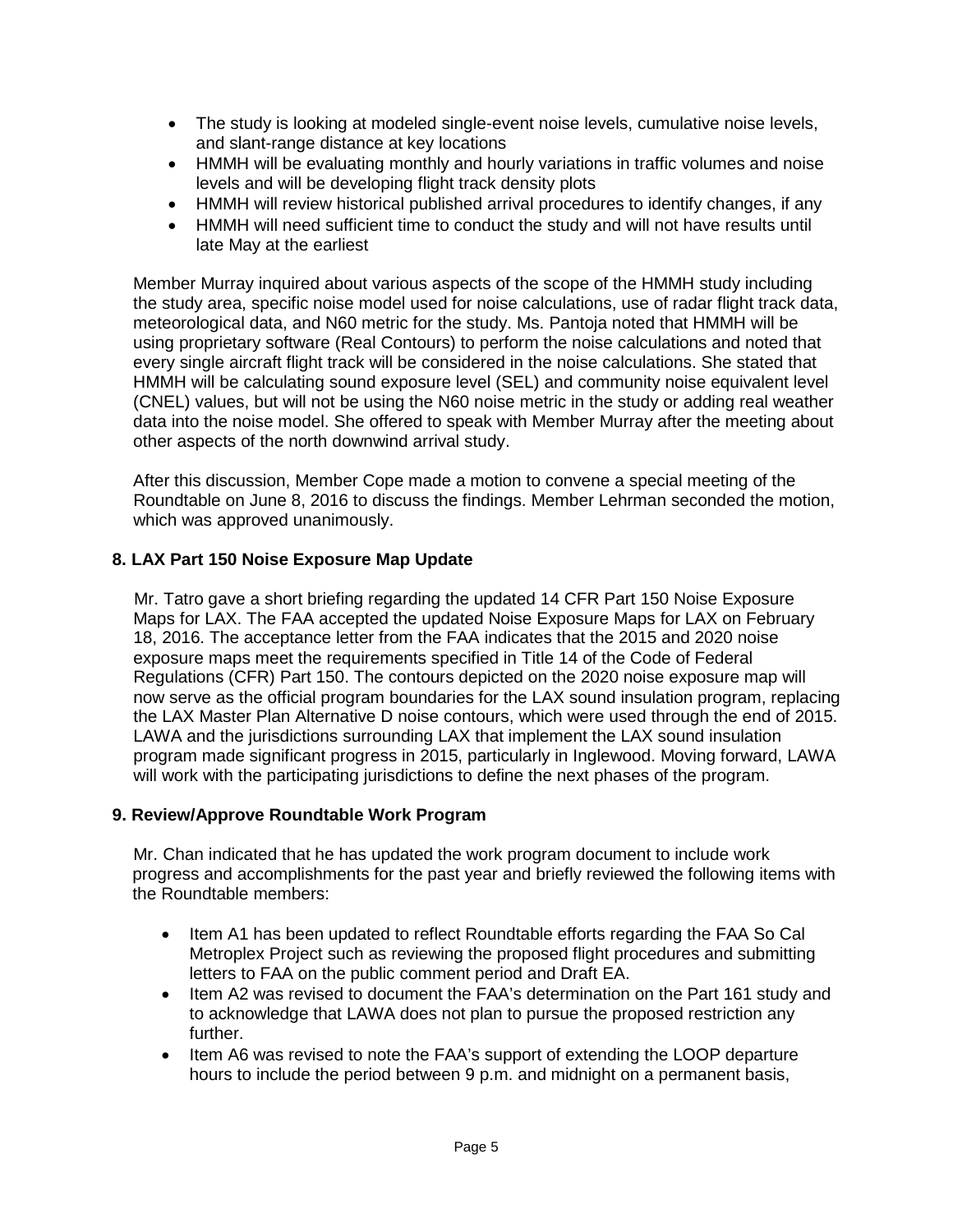based on the results of the LOOP Departure Test. The next step is for the FAA to prepare a NEPA CATEX.

- Item A12 was revised to note the efforts to date regarding the A320 vortex generator.
- Item B3 has been updated to reflect the fact that LAWA has identified two viable locations for a ground run-up enclosure (GRE) at LAX and that LAWA is moving forward with the environmental review for the two potential sites.

Members inquired about the GRE's location and whether LAWA was going to construct one or two GREs at LAX. LAWA conducted a GRE siting and feasibility study, which evaluated 12 potential sites, and identified two of the 12 as preferred sites for a potential GRE installation. The next step is to conduct a formal environmental review of the two preferred sites which may include options for one or two GREs.

Member Rubin stated that he would like LAWA and members of the Roundtable to consider adding air pollution topics to the Roundtable Work Program. He explained that the issues of noise pollution and air pollution are interrelated and that they should be evaluated together. Mr. Tatro replied that the Roundtable was established to address a single issue: aircraft noise.

Mr. Jones suggested that the Roundtable may want to consider deferring the approval of the work program to the next meeting to allow more time for the members to review the document. Chairman Schneider agreed and deferred the item to the next meeting.

#### **10. Statistical Update on Aircraft Operations (Work Items A6, A8, and A7)**

Mr. Chan quickly covered the statistical update for Loop Departures, Short Turn Arrivals, and Extended Downwind approaches.

LAX Loop Departures - On an annual basis, the number of LOOP Departures not meeting the minimum altitude is declining due to newer aircraft having improved climb performance. Most aircraft are at altitudes between 10,000 and 15,000 feet when they re-cross the shoreline, however, the number of aircraft flying under 10,000 feet at the shoreline tends to increase during the summer months when higher temperatures degrade aircraft climb performance.

Short Turn Arrivals – Short turn operations have been declining on an annual basis, reaching an all-time low in 2015. As traffic levels at LAX increase, short turn arrivals tend to decrease due to limited spacing available for aircraft to maneuver the short turn approach.

Extended Downwind Approaches – Extended Downwind Approaches correspond to the overall increase in traffic at LAX in recent years. The increase in 2015 is partly associated with the runway closures for the RSA project. Month-to-month statistics for the past 13 months showed that Extended Downwind Approaches were at high levels during the summer with weather and runway closures contributing to the increase. A comparison of the aircraft altitudes over Monterey Park for the month of January over the past three years indicated altitudes have remained much the same with the majority of aircraft flying between 2,400 and 4,000 feet.

The presentation containing the full Statistical Update on Aircraft Operations can be found on the Roundtable webpage at [http://www.lawa.org/LAXNoiseRoundTable.aspx.](http://www.lawa.org/LAXNoiseRoundTable.aspx)